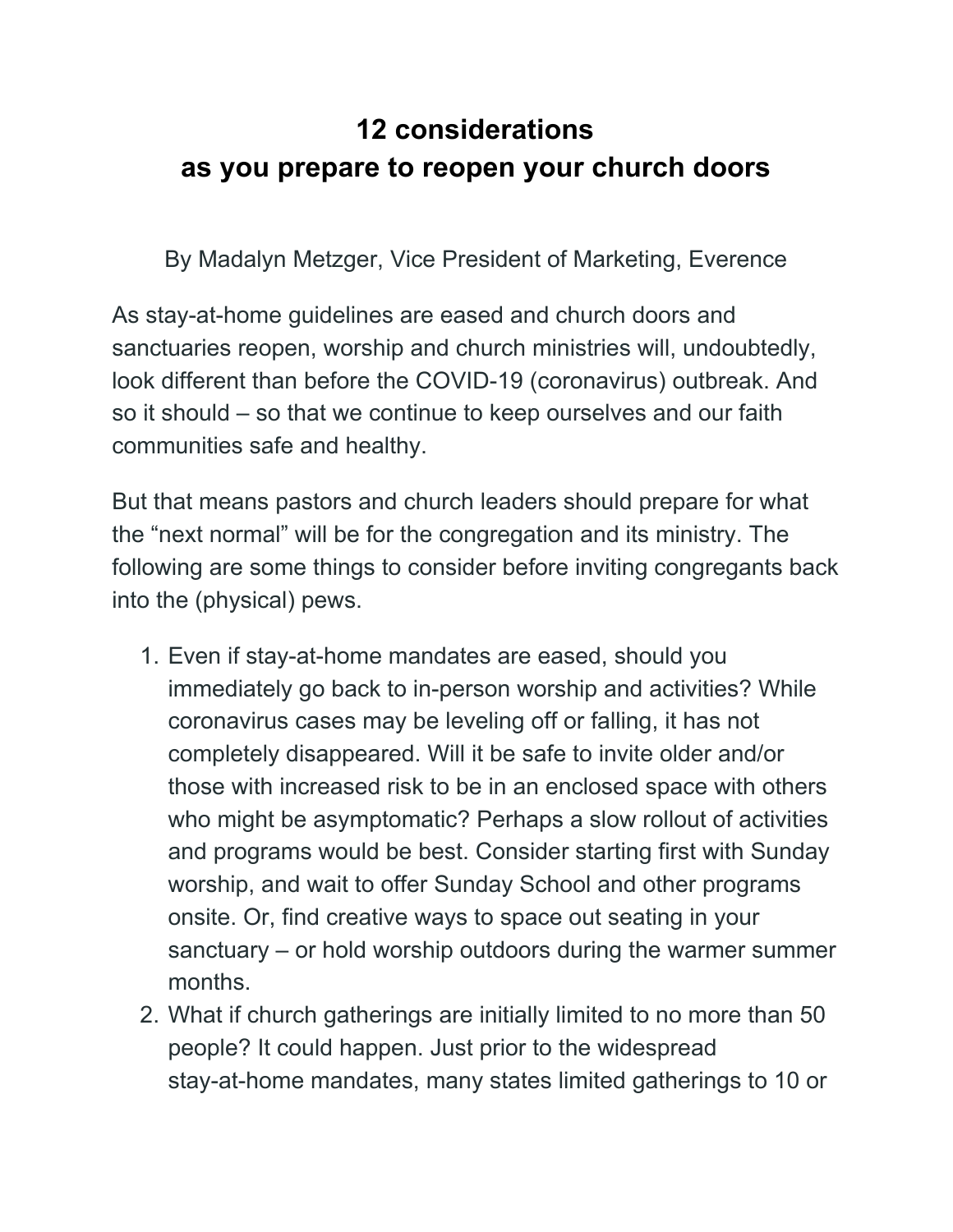fewer people. If physical gatherings are limited in size, you might consider offering more (and/or shorter) services or continuing supplemental online services. Start thinking about how to work around potential attendance limitations.

- 3. How will you handle children's activities? It's hard for most kids to understand why they need to keep a certain amount of distance between them and their friends. Should you delay or cancel children's activities, like vacation Bible school, children's church, and/or children's time? Or are there alternatives you could implement to reduce the spread of viruses and germs, but still engage your church's children and youth?
- 4. How will you "pass the plate"? Collecting tithes and offerings in a physical plate might no longer be feasible. Consider collecting the offering via hands-free receptacles, or offer an online giving option (if you don't already). [Download our overview and review](https://doclib.everence.com/WorkArea/linkit.aspx?LinkIdentifier=id&ItemID=25865) [of some online giving vendors.](https://doclib.everence.com/WorkArea/linkit.aspx?LinkIdentifier=id&ItemID=25865) Church members might also send their tithes and offerings through their bank's [electronic bill pay](https://www.everence.com/banking/online-and-mobile-banking) [options](https://www.everence.com/banking/online-and-mobile-banking) or a [donor advised fund](https://www.everence.com/financial-services/charitable-giving/donor-advised-fund).
- 5. What modifications should you make to religious rites and ceremonies? Might your congregation adjust how it handles baptisms, anointing, footwashing and communion – both for the short- and long-term?
- 6. How will you ask church members to think differently about their Sunday morning norms? With the risk of another coronavirus surge in future months, what used to be common practices may no longer be appropriate. Perhaps your church members should greet each other verbally rather than shaking hands. Maybe you could suggest people bring their own coffee and snacks to church. What are some of the social norms that worship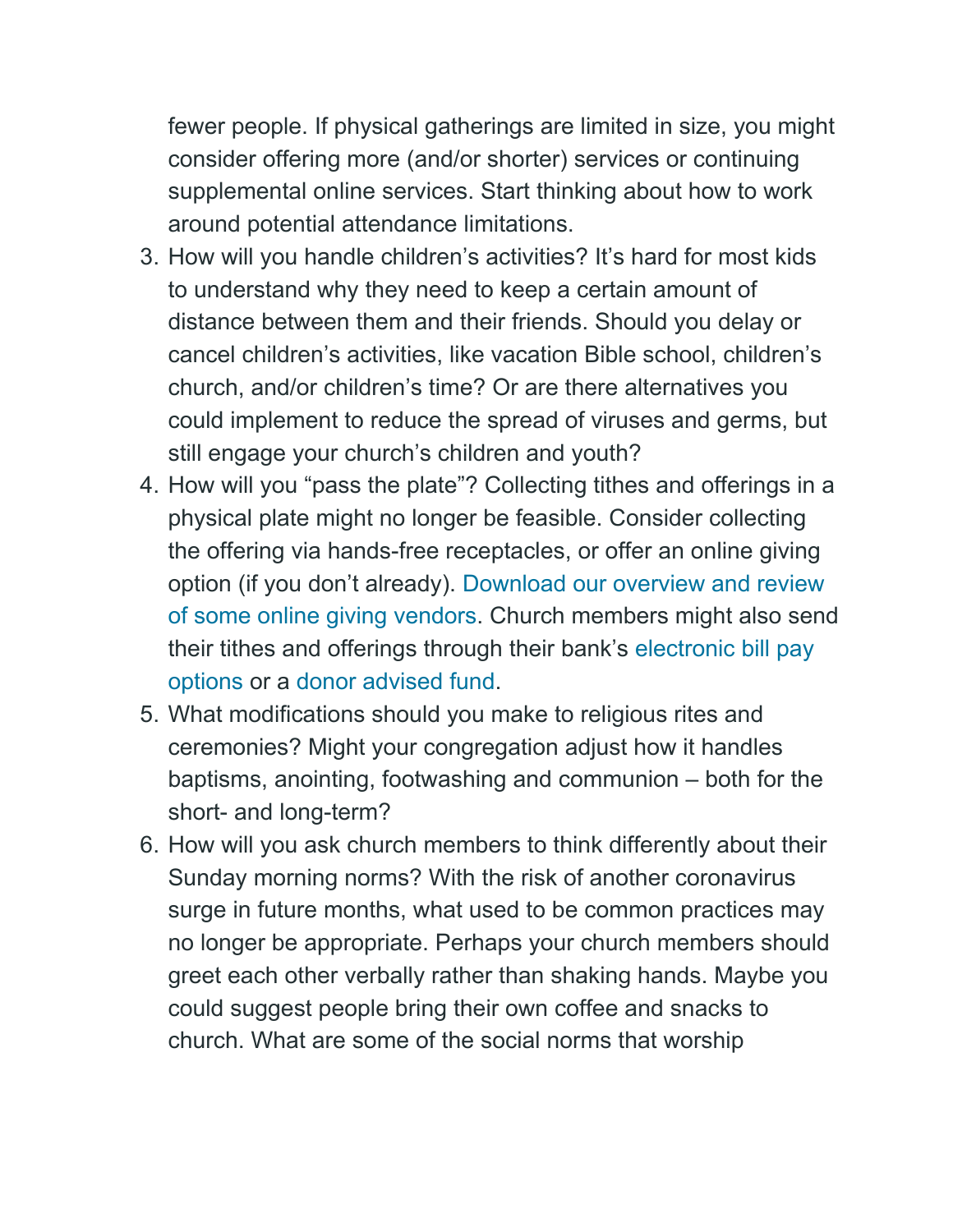participants may not think of that could pose a health danger to others?

- 7. What will you do about fellowship time and potlucks? Many churches offer a brief time for people to gather, have coffee and tea, and talk in between worship and Sunday School. But, given COVID-19, it may be in everyone's best interest to shorten – or even eliminate – this fellowship time to reduce the risk of spreading the virus to one another. Likewise, the familiar act of sharing a meal or potluck as a community also could put some people's health at risk. How might your church find safe alternatives for breaking bread together?
- 8. Should church business meetings be handled differently? Whether it's out of precaution or because of busy schedules, maybe church business meetings, committee meetings, etc. could (or should) continue by phone or video. Who knows, perhaps others might want to volunteer for leadership roles if changes are made to make meetings more flexible!
- 9. How will you manage non-Sunday activities and programs? From Bible study gatherings, to mid-week activities, to inviting external groups to use your church space – how will you manage everything that tends to happen in your church building during the rest of the week? Here's another chance to creatively plan for these decisions.
- 10. What extra steps can you take to care for your church family? Now is the time to sanitize and sterilize the entire church building – and keep doing it until and after you physically reopen the church. And, if you haven't already, think about placing hand sanitizer in common areas, spreading out worship and Christian education seating, and/or offering non-medical face masks to attenders.